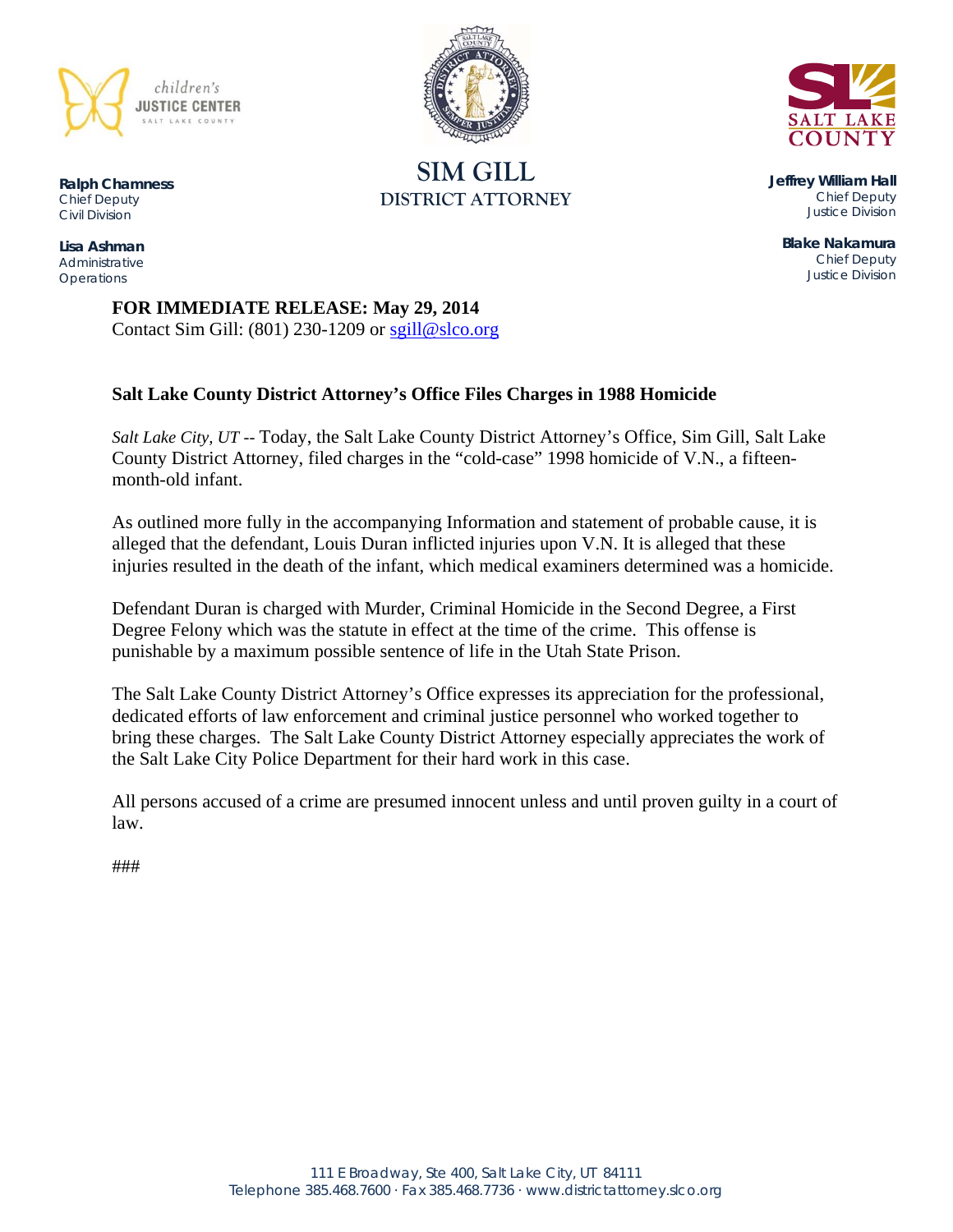SIM GILL, Bar No. 6389 District Attorney for Salt Lake County ROBERT PARRISH, Bar No. 2530 KIMBERLY M. CRANDALL, Bar No. 8826 **Deputy District Attorney** 111 East Broadway, Suite 400 Salt Lake City, UT 84111 Telephone: (385) 468-7600

### IN THE THIRD DISTRICT COURT, SALT LAKE DEPARTMENT

### IN AND FOR THE COUNTY OF SALT LAKE, STATE OF UTAH

| THE STATE OF UTAH                          | Screened by: ROBERT PARRISH |  |  |
|--------------------------------------------|-----------------------------|--|--|
|                                            | Assigned to: ROBERT PARRISH |  |  |
| Plaintiff,                                 | KIMBERLY M. CRANDALL        |  |  |
| VS.                                        |                             |  |  |
|                                            | <b>INFORMATION</b>          |  |  |
| <b>LOUIS DURAN</b>                         |                             |  |  |
| DOB: 07/12/1960,                           | DAO #14004098               |  |  |
| <b>AKA: Louie Mark Duran, Lewis Duran,</b> |                             |  |  |
| Louis M Duran, Louis Mark Duran, Lewis     | <b>ECR Status: NON-ECR</b>  |  |  |
| Durn,                                      | Initial Appearance:         |  |  |
| <b>28 SOUTH BLAIR STREET</b>               |                             |  |  |
| <b>SALT LAKE CITY, UT 84115</b>            | Bail: \$1,000,007           |  |  |
| D.L.#154715682                             | Warrant/Release: NOT BOOKED |  |  |
| <b>OTN</b>                                 |                             |  |  |
| SO# 96991                                  | Case No.                    |  |  |
| Defendant.                                 |                             |  |  |

The undersigned TOM FLORES - SALT LAKE CITY POLICE DEPARTMENT. Agency Case No. SL1988-94748, upon a written declaration states on information and belief that the defendant, LOUIS DURAN, committed the crime(s) of:

#### **COUNT 1**

CRIMINAL HOMICIDE, MURDER IN THE SECOND DEGREE, 76-5-203<sup>†</sup> (1988) UCA, a First Degree Felony, as follows: That on or about October 03, 1988 at 418 SOUTH 1000 WEST, in Salt Lake County, State of Utah, the defendant did intentionally or knowingly cause the death of V.N.; or intending to cause serious bodily injury to another, he committed an act clearly dangerous to human life that caused the death of V.N.; or acting under circumstances evidencing a depraved indifference to human life, engaged in conduct which created a grave risk of death to another and thereby caused the death of V.N.; or while in the commission, attempted commission, or immediate flight from the commission or attempted commission of child abuse, as defined in Subsection 76-5-109(2)(a)<sup>ii</sup>, when the victim, V.N., was younger than 14 years of age, caused the death of a person other than a party, to wit: V.N.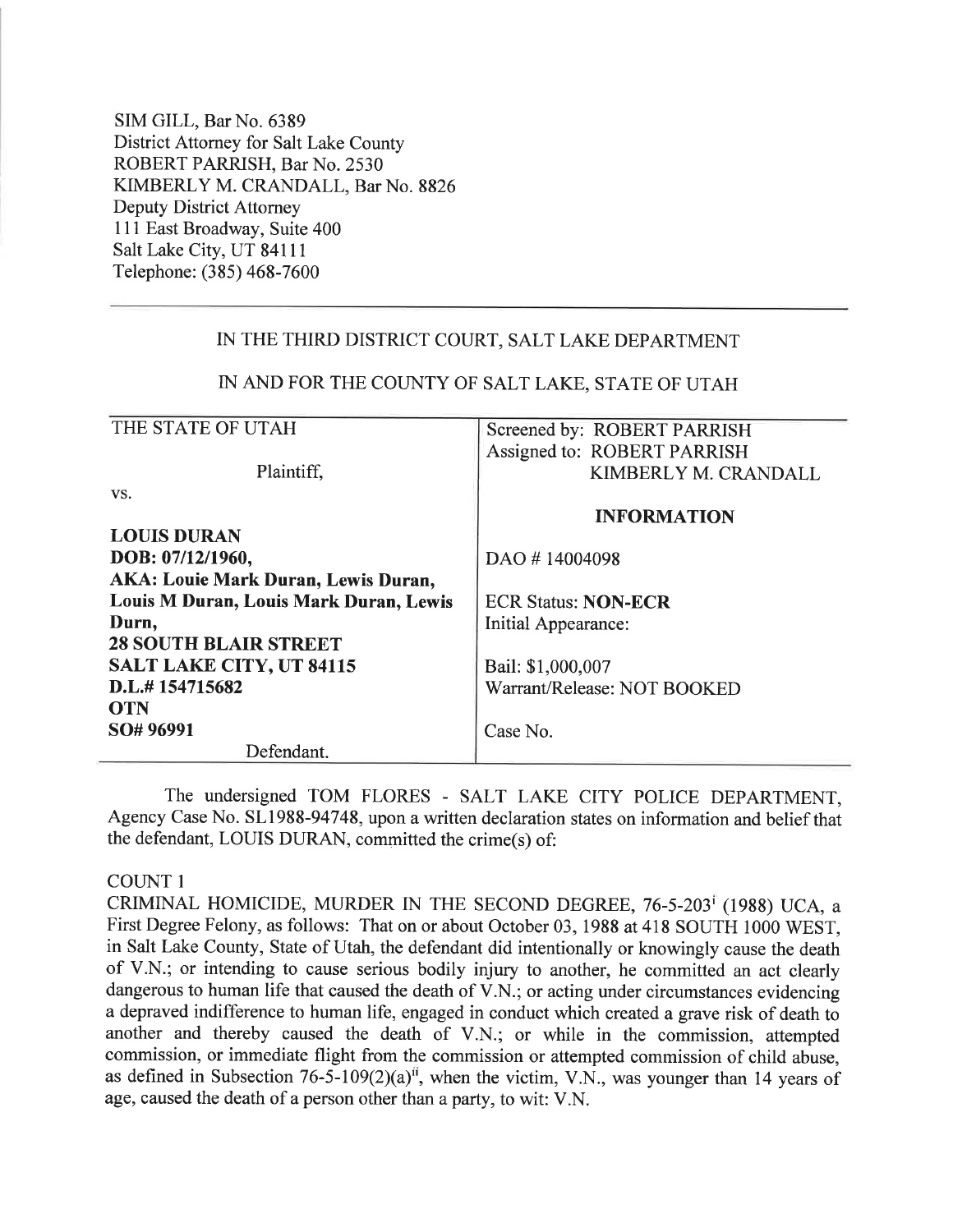## THIS INFORMATION IS BASED ON EVIDENCE OBTAINED FROM THE FOLLOWING WITNESSES:

TOM FLORES, MIRANDA CHAVEZ, CAROLYN DENT, TERRY GARCIA, CHRIS GARCIA, CRYSTAL GARCIA, KYLE JONES, GILBERT LOZANO, LORETTA MARTINEZ, LAURA MEDINA, V.N., DAWN NIETO, JIM SPANGENBERG, DR. SHARON SCHNITTKER, DR. EDWARD LEIS, DR. ANTOINETTE LASKEY, RICHELLE **FERNANDEZ** 

#### DECLARATION OF PROBABLE CAUSE:

Your declarant bases this Information upon the following:

The statement of Detective Thomas Flores that he was requested to review the investigative files relating to the death of 15 month-old V.N., which occurred in Salt Lake County on October 3. 1988. Detective Flores was able to locate and interview several witnesses to the events leading up to the death of the toddler, and determined that the police investigation was inappropriately closed in 1988. Based upon the reinvestigation of the matter, Detective Flores was able to interview the victim's mother, Dawn Nieto and several other witnesses including the Defendant, LOUIS DURAN about what happened to V.N. He was also able to obtain the autopsy report concerning the autopsy of V.N. performed by Assistant Utah Medical Examiner Dr. Sharon Schnittker, the Medical Examiner's file, and the autopsy photographs, all of which document that V.N. died as a result of multiple blunt force trauma inflicted to the child on the day that she died. Dr. Schnittker had certified the cause of V.N.'s death as a result of multiple injuries inflicted to her brain, including multiple skull fractures, fresh subdural hemorrhage, and other signs of head trauma and further certified the manner of the victim's death as "homicide."

Although Dr. Schnittker is retired and resides out of State, current Chief Assistant Utah Medical Examiner Dr. Edward Leis reviewed the medical examiner's file, recalled likely having attended the autopsy in 1988 while doing his fellowship at the Utah Medical Examiner's Office, and was able to draw conclusions regarding the cause and timing of the injuries to V.N. According to Dr. Leis, V.N. suffered multiple high-impact blows to her head, evidenced by external bruises to her scalp, internal bruises under her scalp, two fractures of the base of her skull along with extensive (48cc) amounts of subdural blood over the right convexity of her brain. She also had extensive retinal hemorrhages and bleeding around the left optic nerve. Most of the subdural blood was fresh at the time of her death. In Dr. Leis' opinion, the cause of V.N.'s death was the combination of the large amount of subdural hemorrhage (mass-effect), brain swelling, and subarachnoid irritation of the brain stem, which caused the child to be unable to breathe or maintain heart function. Dr. Schnittker's findings had also ruled out any other cause of death, including disease, natural causes or any other non-traumatic cause. Dr. Leis verified that V.N. had also suffered numerous older injuries not directly related to the cause of her death and several fresh injuries also not related to death, but all of which are consistent with having been inflicted by another person. Dr. Leis agreed with Dr. Schnittker's original certification that the manner of death was homicide.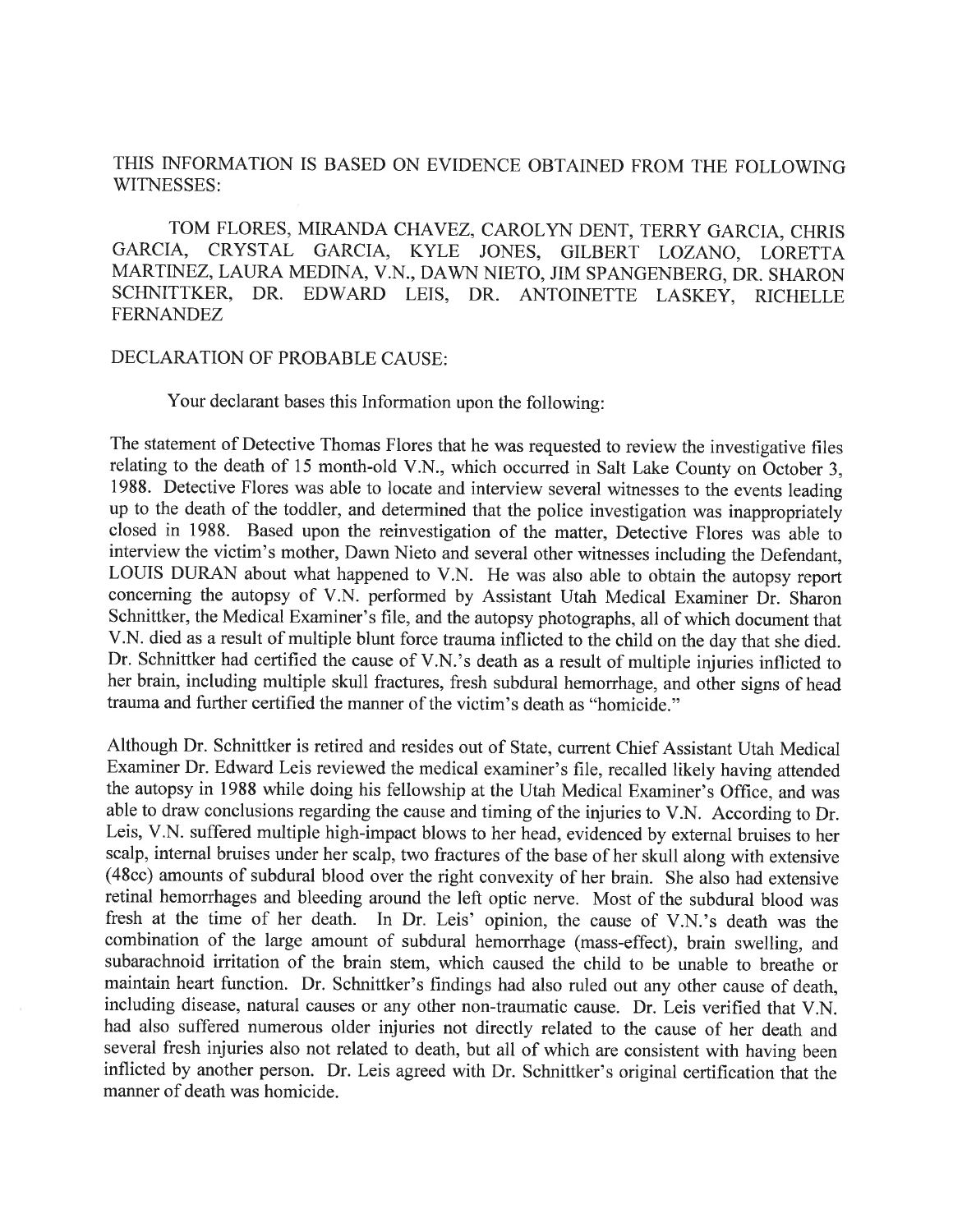Dr. Antoinette Laskey, Medical Director of the Safe and Healthy Families Team at Primary Children's Medical Center and Board Certified Child Abuse Pediatrician, reviewed the autopsy photographs, handwritten Primary Children's Hospital records relating to V.N., and the autopsy reports and police reports relating to the injuries V.N. suffered in 1988. Based on that review, Dr. Laskey stated that V.N. was the victim of abusive head trauma on the day she died and on prior occasions as well. She also stated that in her opinion, V.N. would not have been able to take the bottle that was prepared for her after Dawn Nieto left the residence if she already had the ultimately fatal head injury, nor would she have acted at all normally after the injuries were inflicted. Since the autopsy shows that V.N. had milk in her stomach, that is consistent with the reports that she drank a bottle that day before the fatal injuries were inflicted. Dr. Laskey further stated the bruises on V.N.'s body were consistent with her having been abused for the last month of her life, including the several bite marks that were identified. Dr. Laskey verified that the young girl would have been fussy and difficult to take care of because she had an ear infection and a urinary tract infection in the weeks before her death. Dr. Laskey agreed that there were several injuries caused to V.N. on or about the day she died which did not directly result in her death, but which identified her as a victim of ongoing child abuse.

Dawn Nieto was interviewed by police detectives and disclosed that she and the Defendant's sister, Emily Duran (now deceased), had left the residence to run several errands at about 1:30 p.m. on October 3, 1988 and that when they left, V.N. was breathing normally and had no serious medical problems. She gave V.N. a bath that morning and noticed some bruising on the side of her head, on her cheeks and noted V.N. was not her normal self, but said V.N. did not have any bite marks or bruises anywhere else on her body, including on her head. When Dawn returned briefly to the apartment at about 4:30 pm, she looked into the room where V.N. appeared to be sleeping, but did not go in to check on her daughter beyond that. When she returned home at about 6:30 pm, Dawn went into V.N.'s room and noticed that she was in the same position she had been in at 4:30, there was vomit on the bed, and V.N. was blue and not breathing. When she picked V.N. up, she noted that the baby's body was stiff and not normal. Although Dawn put water on V.N.s face and shook her to try to wake her, there was no response. The Defendant told Dawn he didn't know what happened, but did say "I'm sorry, I'm sorry." When paramedics arrived, they pronounced V.N. deceased at the scene.

Dawn Nieto further confirmed that she had moved in with the Defendant and his sister Emily after leaving a bad relationship with V.N.'s father. She said that before moving in to their residence, V.N. had had no injuries and no bruises anywhere on her body. Dawn also verified that the Defendant often watched the children because he was not employed at the time. She was aware that the Defendant sucked on V.N.'s cheeks and left marks when he did.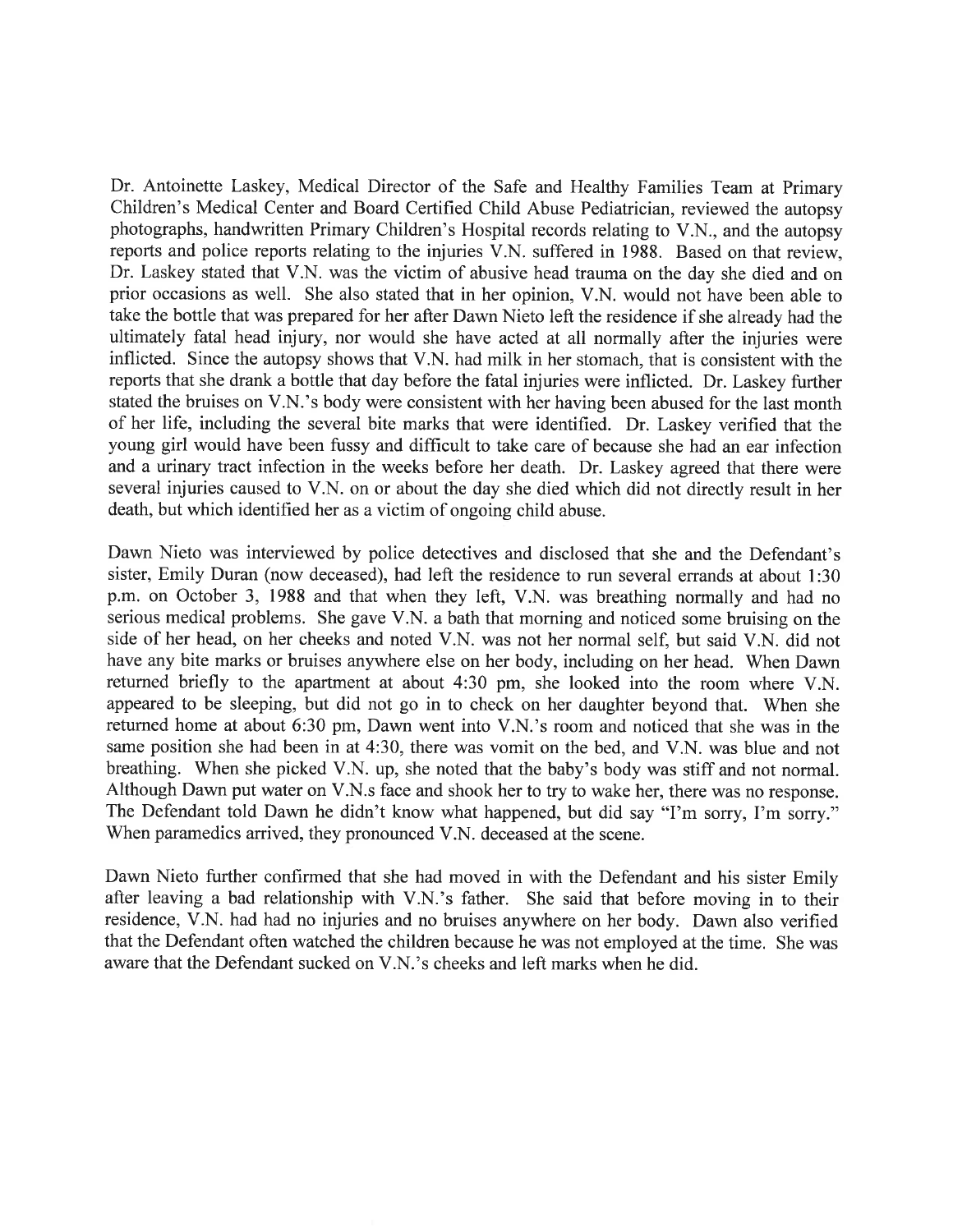The Defendant was interviewed by Detectives on January 24, 2014 and he told them that he had been in sole care of V.N. on October 3, 1988 from about 1:30 pm until 6:30 pm. The Defendant admitted that during those times, no other adult was present and he had been asked by Dawn and his sister, Emily, to take care of the children. The Defendant stated that V.N. was a fussy child, who was sick a lot. According to the Defendant, four year-old C.G. gave V.N. a bottle about an hour after Dawn and Emily left and V.N. was able to drink it. He also admitted that during that from the time that Emily and Dawn left until they returned at 6:30 p.m., V.N. went from being able to interact with other children, playing with toys and other children, and with no injuries on her, to being deceased. The Defendant further admitted to having caused bite marks on the victim's forearm and face, some of which likely happened the day that she died. The Defendant otherwise said he couldn't tell the officers what happened that day. On October 3, 1988, the Defendant was 28 years old.

> Pursuant to Utah Code Annotated § 78B-5-705 (2008) I declare under criminal penalty of the State of Utah that the foregoing is true and correct to the best of my belief and knowledge.

Executed on:

**TOM FLORES** Declarant

Authorized for presentment and filing

SIM GILL, District Attorney

**Deputy District Attorney** 27th day of May, 2014 KRH / DAO #14004098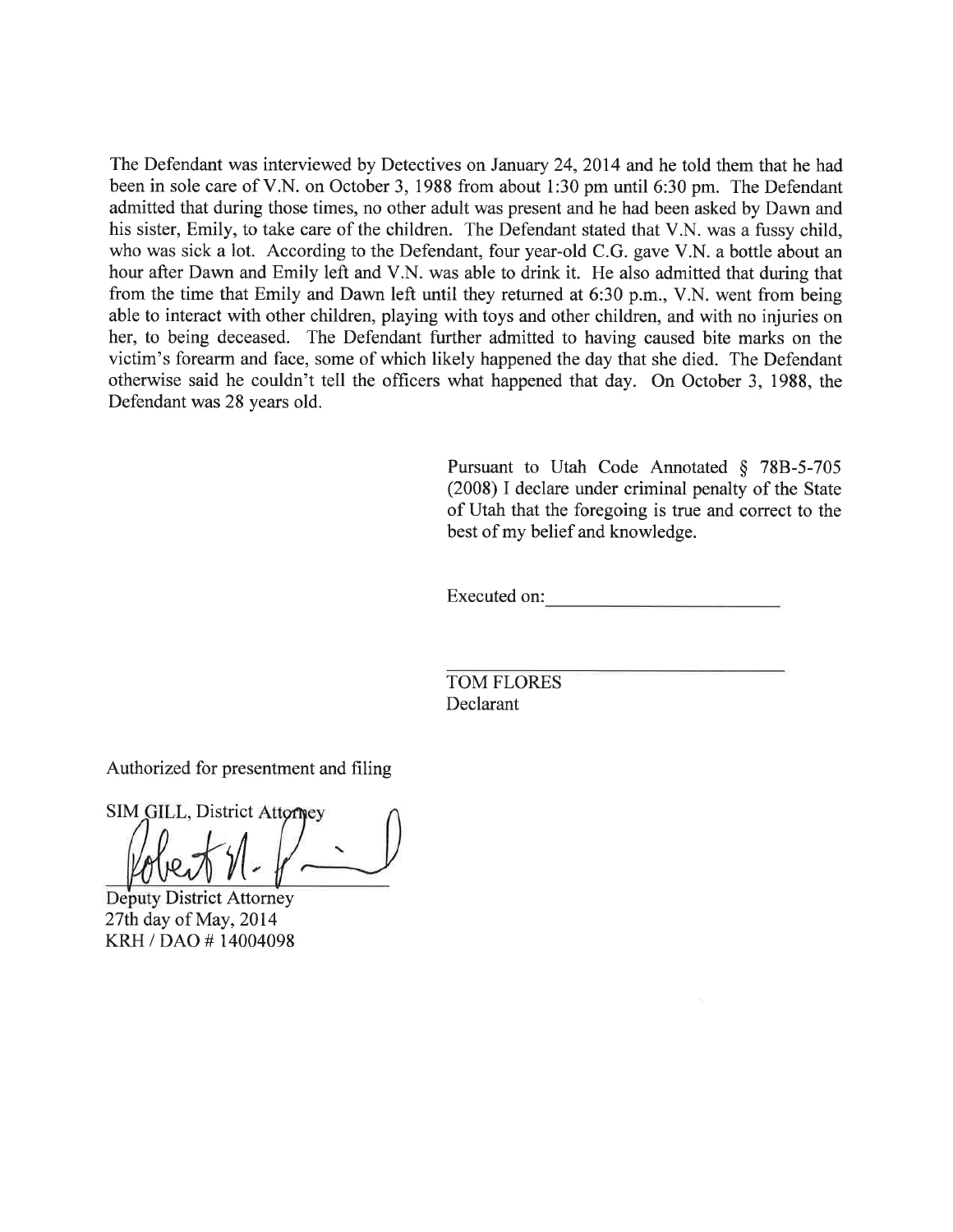<sup>1</sup> UTAH CODE ANN. Section 76-5-203 - Second Degree Murder

- (1) Criminal homicide constitutes murder in the second degree if the actor:
	- (a) Intentionally or knowingly causes the death of another;

(b) Intending to cause serious bodily injury to another, he commits an act clearly dangerous to human life that causes the death of another:

(c) acting under circumstances evidencing a depraved indifference to human life, he engages in conduct which creates a grave risk of death to another and thereby causes the death of another: or

(d) while in the commission, attempted commission, or immediate flight from the commission or attempted commission of aggravated robbery, robbery, rape, object rape, forcible sodomy, or aggravated sexual assault, aggravated arson, arson, aggravated burglary, burglary, aggravated kidnaping, kidnaping, child kidnaping, rape of a child, object rape of a child, sodomy upon a child, forcible sexual abuse, sexual abuse of a child, aggravated sexual abuse of a child, or child abuse. as defined in Subsection 76-5-109(2)(a), when the victim is younger than 14 years of age, causes the death of another person other than a party as defined in Section  $76-2-202$ .

 $\frac{1}{11}$  1) As used in this section:

(a) "Child" means a human being who is 17 years of age or less;

(b) "Physical injury" means impairment of the physical condition including, but not limited to, any contusion of the skin, laceration, failure to thrive, malnutrition, burn, fracture of any bone, subdural hematoma, injury to any internal organ, any injury causing bleeding, or any physical condition which imperils a child's health or welfare;

(c) "Serious physical injury" means any physical injury which creates a permanent disfigurement; protracted loss or impairment of a function of a body member, limb or organ, or substantial risk of death.

(2) Any person who inflicts upon a child serious physical injury or, having the care and custody of such child, causes or permits another to inflict serious physical injury upon a child is guilty of an offense as follows:

(a) If done intentionally or knowingly, the offense is a felony of the second degree:

(b) If done recklessly, the offense is a felony of the third degree:

\*401 (c) If done with criminal negligence, the offense is a class A misdemeanor.

(3) Any person who inflicts upon a child physical injury or, having the care and custody of such child, causes or permits another to inflict physical injury upon a child is guilty of an offense as follows:

(a) If done intentionally or knowingly, the offense is a class A misdemeanor;

(b) If done recklessly, the offense is a class B misdemeanor:

(c) If done with criminal negligence, the offense is a class C misdemeanor.

(4) Criminal actions under this section may be prosecuted in the county or district where the offense is alleged to have been committed, where the existence of the offense is discovered, where the victim resides, or where the defendant resides.

Utah Code Ann., § 76-5-109 (1986).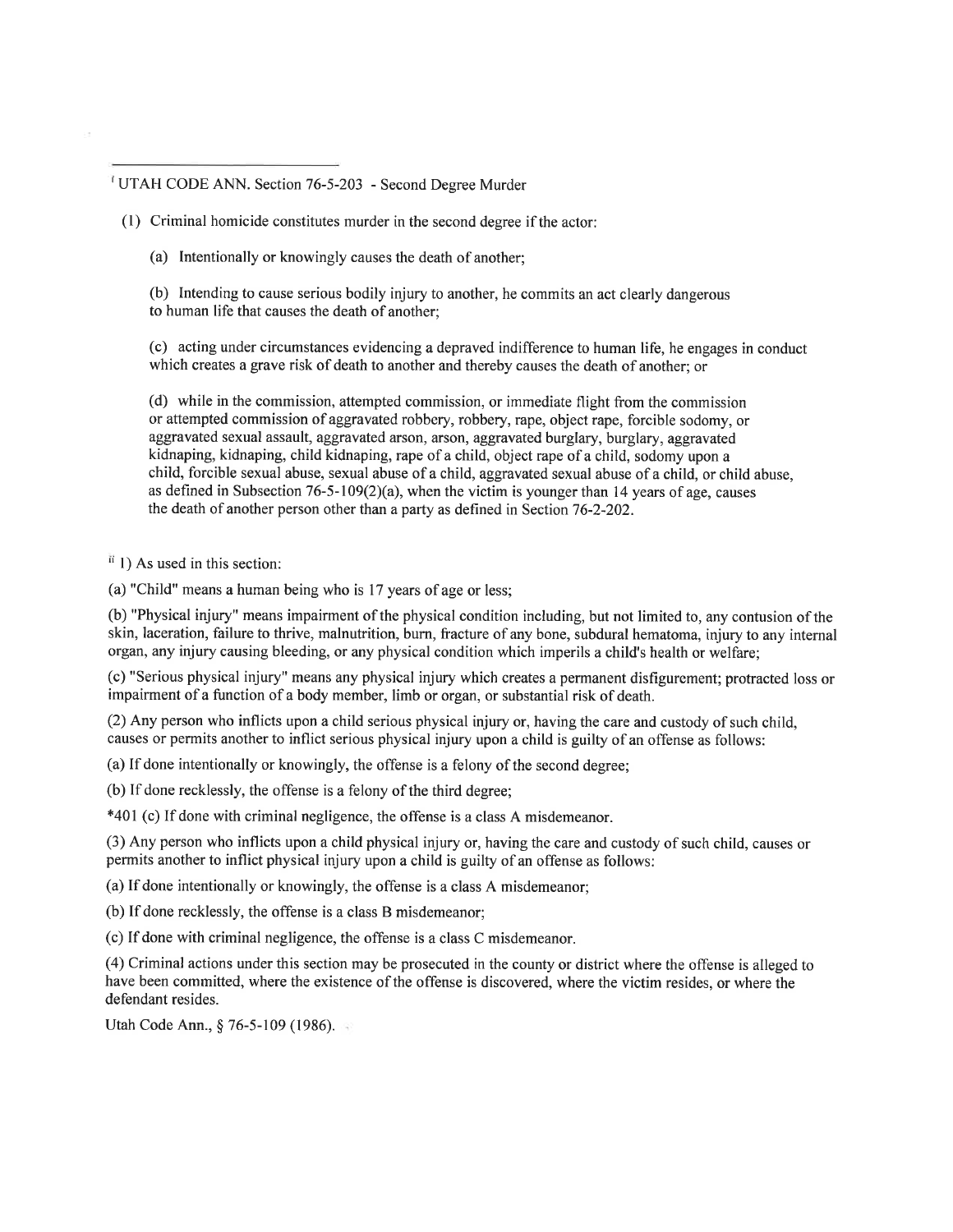# IN THE THIRD DISTRICT COURT, SALT LAKE DEPARTMENT IN AND FOR THE COUNTY OF SALT LAKE, STATE OF UTAH

| THE STATE OF UTAH,<br>Plaintiff,<br>VS.                                                                                                                                                                                                         | Before:<br>Magistrate                |
|-------------------------------------------------------------------------------------------------------------------------------------------------------------------------------------------------------------------------------------------------|--------------------------------------|
| <b>LOUIS DURAN</b><br>DOB: 07/12/1960,<br><b>28 SOUTH BLAIR STREET</b><br><b>SALT LAKE CITY, UT 84115</b><br><b>AKA: Louie Mark Duran, Lewis Duran,</b><br>Louis M Duran, Louis Mark Duran,<br><b>Lewis Durn</b><br>SS# 528112452<br>Defendant. | <b>WARRANT OF ARREST</b><br>Case No. |

THE STATE OF UTAH;

To any Peace Officer in the State of Utah, Greetings:

An Information, based upon a written declaration having been declared by TOM FLORES - SALT LAKE CITY POLICE DEPARTMENT, Agency Case No. SL1988-94748, and it appears from the Information or Declaration filed with the Information, that there is probable cause to believe that the public offense(s) of;

CRIMINAL HOMICIDE, MURDER IN THE SECOND DEGREE, a First Degree Felony, has been committed, and that LOUIS DURAN has committed them.

YOU ARE THEREFORE COMMANDED to arrest the above-named defendant forthwith and bring the defendant before this Court, or before the nearest or most accessible magistrate for setting bail. If the defendant has fled justice, you shall pursue the defendant into any other county of this state and there arrest the defendant. The Court finds reasonable grounds to believe defendant will not appear upon a summons.

Bail is set in the amount of \$1,000,007.

This Warrant may be served day or night.

**MAGISTRATE** 

SERVED DATE: BY